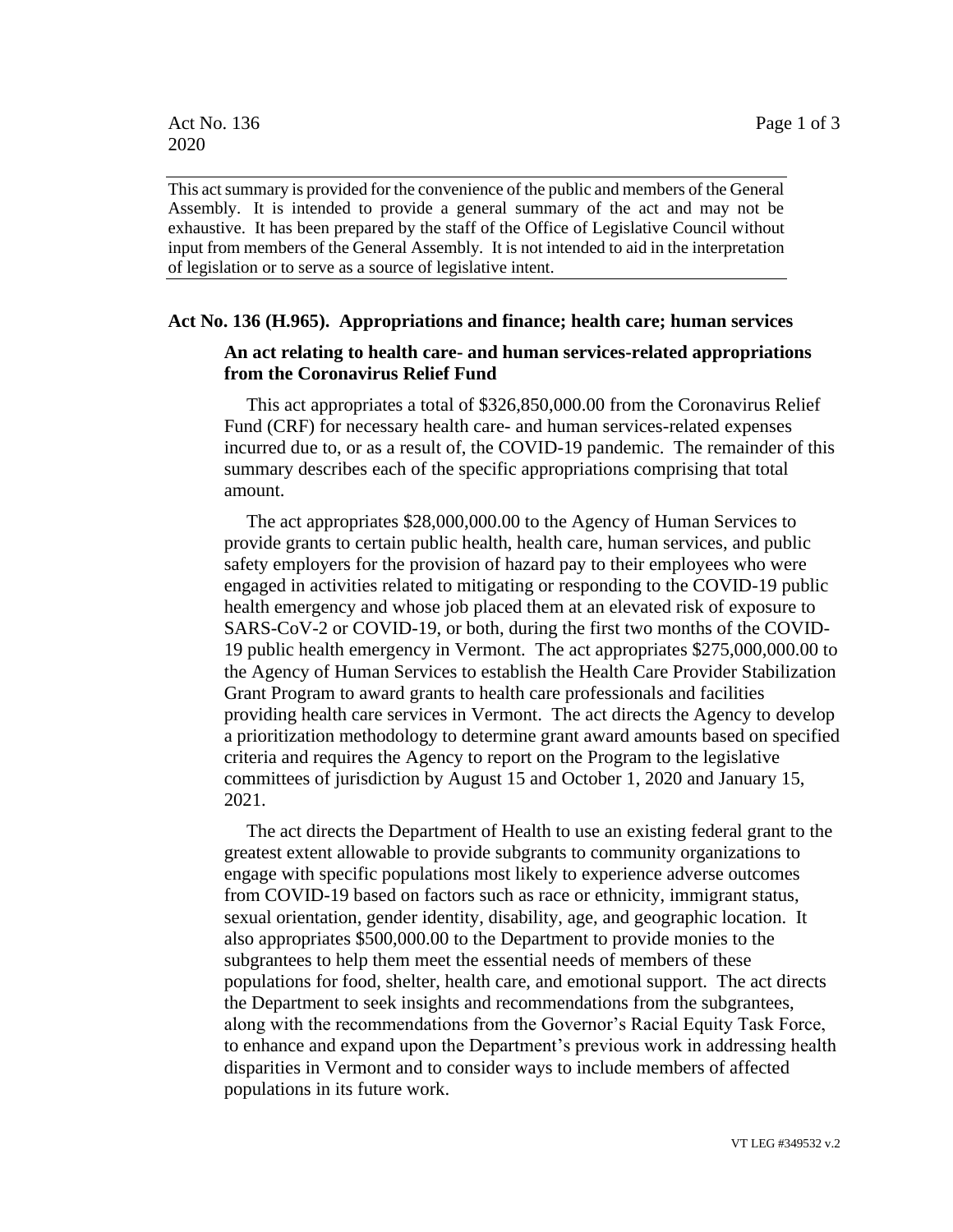## Act No. 136 Page 2 of 3 2020

The act acknowledges the Department of Mental Health's pending federal grant application for suicide prevention and directs the Department to notify the General Assembly if it does not receive the grant and of any need for and availability of CRF monies for suicide prevention initiatives. The act appropriates \$200,000.00 for a grant to Pathways Vermont to operate its peer warm line 24 hours per day, seven days per week until December 30, 2020 and to conduct outreach to health care providers and others across Vermont to make them aware of the warm line and encourage them to use it.

The act addresses food insecurity by appropriating \$4,700,000.00 from the CRF to the Department for Children and Families for distribution to the Vermont Foodbank for purposes such as purchasing food and other necessities; providing subgrants to partner food shelves and meal sites; and for additional personnel, supplies, materials, warehouse space, delivery services, and equipment to meet the increased need of Vermonters for access to food as a result of the COVID-19 public health emergency. The act designates up to \$12,000,000.00 of a previous \$50,000,000.00 CRF appropriation for reimbursement of COVID-19 costs incurred by school districts related to continuing meal delivery services to children during the months of June, July, and August in 2020. It requires the Department of Disabilities, Aging, and Independent Living to submit a report to the Joint Fiscal Committee pertaining to funding for nutrition services for Older Vermonters and other vulnerable populations.

The act appropriates \$12,000,000.00 from the CRF to the Department for Children and Families for the purposes of providing additional restart grants to summer camps, afterschool programs, and child care providers; the cost incurred by Parent Child Centers in responding to the COVID-19 public health emergency, including the increased demand for services by impacted families; and funds to address the immediate needs related to providing Children's Integrated Services, including information technology training and the provision of equipment necessary for telehealth services. It requires a one-time report to the General Assembly regarding the specific distribution of these funds.

The act appropriates \$2,000,000.00 of CRF to the Department for Children and Families for the benefit of individuals made vulnerable by the COVID-19 public health emergency as determined by a needs-based assessment. The populations served by this appropriation must be households living below 300 percent of the Federal Poverty Level, including families receiving Reach Up, older Vermonters, and individuals with a disability. The act appropriates \$700,000.00 of CRF to the Agency of Human Services for distribution in equal amounts to the Association of Africans Living in Vermont and the U.S. Committee for Refugees and Immigrants' Vermont Refugee Resettlement Program for various purposes related to COVID-19, including hiring outreach staff to communicate health and hygiene information related to COVID-19 in many languages.